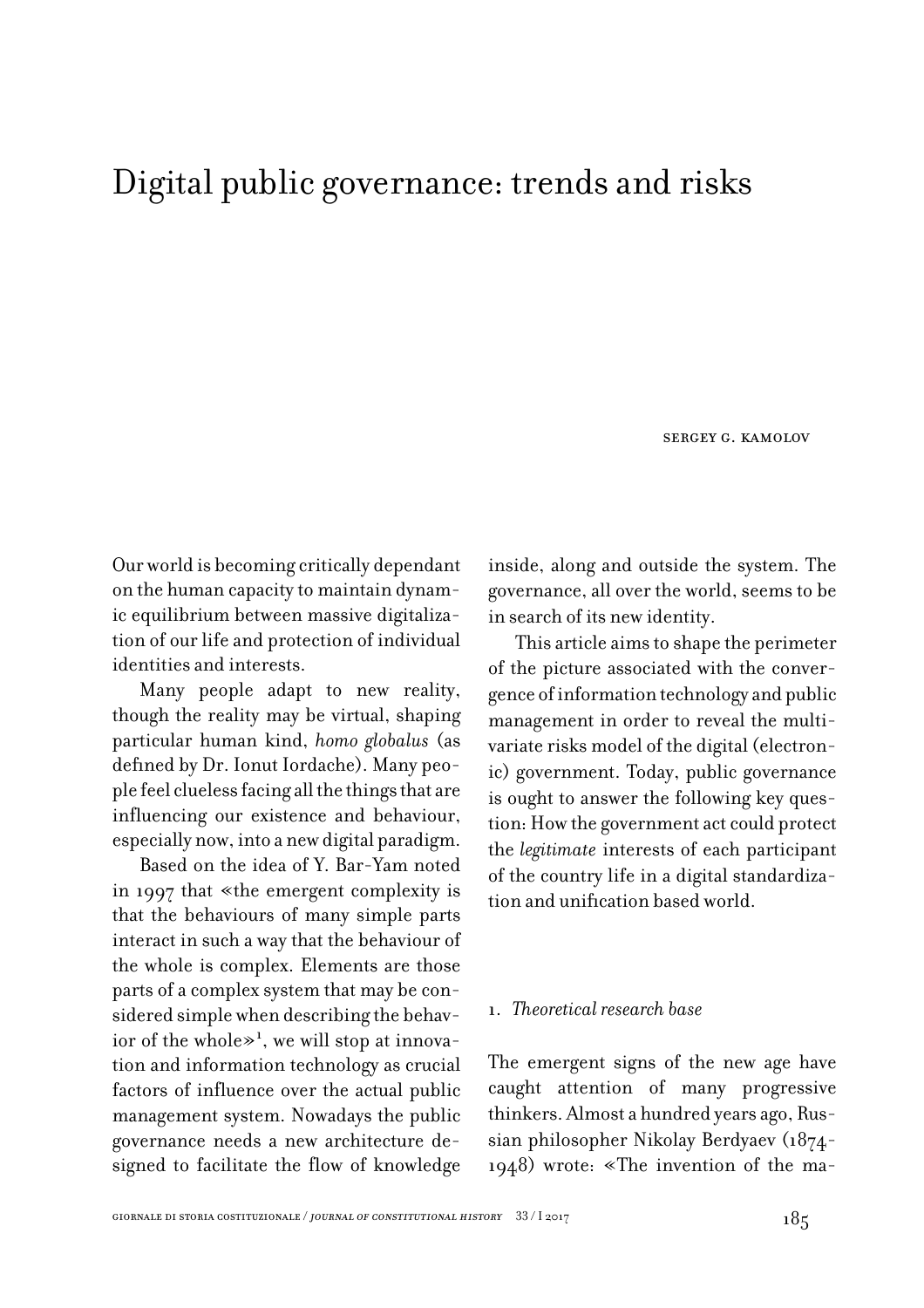chine … creates a new form of dependency and slavery, much stronger than the one that was felt by the direct dependence of man from nature. Some mysterious force, alien to the very nature of man, enters into human life, some third element, not natural … receives the terrible power over a man and over the nature  $\gg^2$ .

Jean Baudrillard (1929-2007) in the late 80's warned that «we are living in a society whose results are growing with the disappearance of the causes that lead to clogging of the extraordinary systems destroyed by an excess of functionality  $\gg^3$ .

Of course we will not forget at least to mention consecrates statements of Bell, Lyotard, Derrida, Inglehart, Drucker, Toffler and others. But the size and profoundness of the consequences of consecutive and rapid shifts reached a new momentum when the governance act should find its way in information technologies sooner than the digital wave starts affecting public leaders and public governance systems worldwide.

The system of public management, on the one hand, acquires possibility to take decisions and imply solutions not just faster, but in real time. This is a big plus of the governance digitalization. Many processes (public procurement, reporting, decisions making) are becoming transparent for citizens. On the other hand, the modern world is atomised, and culturally divided. Individuality, personality is replaced by individualism. Standards, regulations, scalable systems are at the forefront and pose a threat to the interests of every human being.

# 2. *Research Methodology*

The main theoretical methods of the present study of the transformation of public governance based on digitalization are the identification and resolution of the contradiction related to the realization of individual legitimate interests of any citizen under conditions of standardization and unification of public services. We are targeting a broad discussion of the readiness of traditional governance models to efficiently deal with the challenges of the digital age.

As a prerequisite hypothesis we will consider a public administration at "normal as possible" status for governance. As the foundation of the state, the public administration determines the ability of providing public services for growth and competitiveness of the respective state. For states that member unions (such as European Union, or Euroasian Economic Union) the public administrations play an important role in crucial reforms for the standardization and unification of the state capacity to pursue a good administration, transparent and effective.

We will consider the current stage of development of public administration systems and its risks for citizens through the prism of technology for public governance, pitfalls of the digitalization of public governance, challenges for the public leadership to spur the reforms and to keep the initiative squarely for elaborating scenarios of the socio-economic development and evolutionary transformations of the governance system.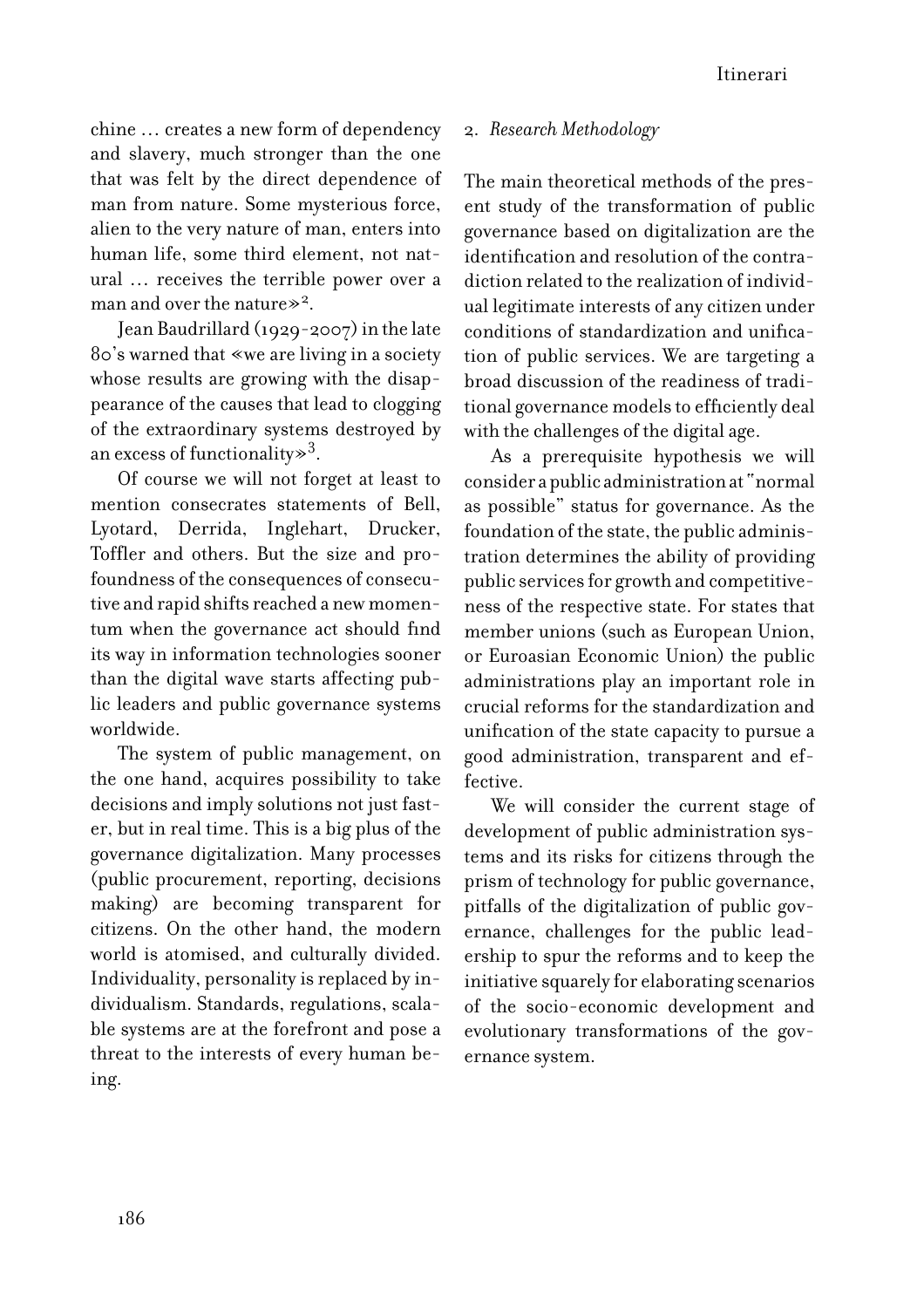#### 3. *Innovations change management models*

Peter Drucker observed once that the post capitalist society is on the verge of changes that do not fit into traditional frameworks and methodologies of many humanitarian sciences. The causes are multiple and complex.

Innovations led to revision of all classical management theories. The phenomenon of innovations has gained such strength and scale that many analysts consider that the world is entering into a new (the second) machine age4. The innovative trend is cross-cutting. For example, in the US, the second half of the XX<sup>th</sup> century is called the second agricultural revolution, which resulted in three folds increase in milk production per cow and the corn yield grew up almost four times. Productivity of the average American farmer in 2000 was 12 times higher than that in 1950<sup>5</sup>. By 2050, the total production growth in agriculture for 90% will be achieved through more efficient use of existing agricultural resources without introduction of new lands into production circuit<sup>6</sup>. The above data demonstrate how deeply innovative, technologically-advanced and robotised the farming has became on a global scale. Should be noted that this trend is typical for both advanced or developing economies.

On such a ground the new innovative information technology paradigm has already started to tickle the strength of traditional management frameworks. Based on modern software and hardware platforms, management communications become wavy, spreading over by new laws compared to traditional linear algorithms of communications within structures. Waviness of information dissemination has become

the feature of the modern management approach. The information is not transmitted through the chain from one to another anymore. Today, the information gets into manageable groups, the masses at the same time, as a powerful wave. Such "tsunami" resulted in a number of "revolutions of roses" and social unrests influenced by the internet social networks in the recent history of the North Africa and the Middle East.

The principle of communication between waves and fields can not be placed in a strict and consistent framework of hierarchical organization. The hierarchy in wavelike propagation of information no longer works as an effective management model. Horizontal and start-up structures along with networks are more adequate management models for wave-like communication.

Clearly, the traditional model of public administration will be under pressure of innovations, related technologies and connected to the new principles of management communications. Innovations and digitization imply new requirements for professional profiles of public employees, for their competences and expertise.

#### 4. *The core part*

# 4.1. *New technological basis for public governance*

The penetration of information technologies in our lives is a megatrend nowadays. This is the new way of life. Scale and pace of the phenomenon of "Internet of Things" (and soon "Internet of Everything") – sweeps everything away on its path. After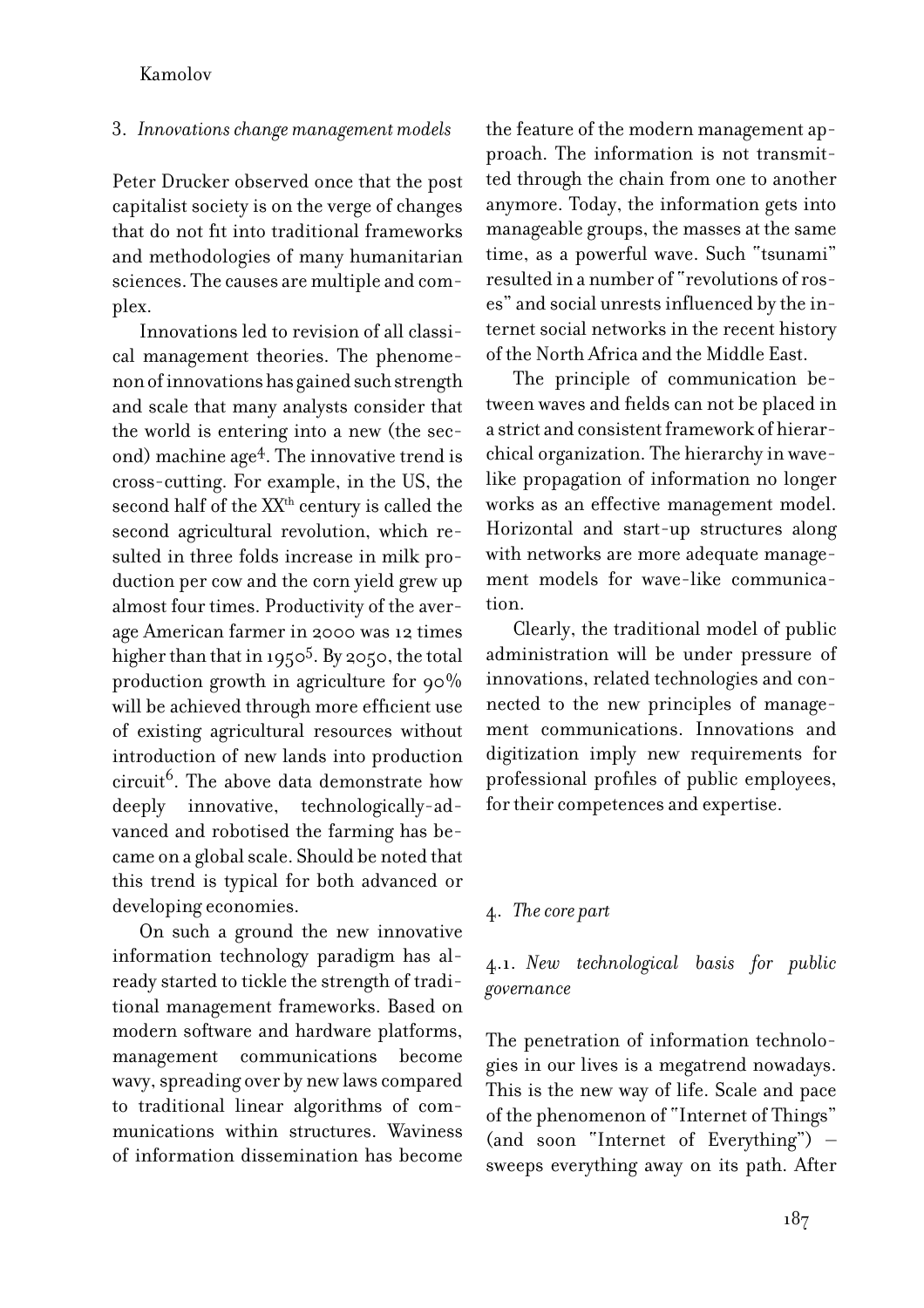| Phase                  | Evolution of the public<br>administration system | Information-technological dominants                                                                                                            | Period<br>(estimated) |
|------------------------|--------------------------------------------------|------------------------------------------------------------------------------------------------------------------------------------------------|-----------------------|
| I <sup>st</sup> phase  | e-Government                                     | Mainframes / dedicated servers, computing power of<br>terminal computing devices (fixed computing)                                             | $1990 - S$            |
| II <sup>nd</sup> phase | Open Government                                  | Mobile (cloud) computing, data centres, open data                                                                                              | early $2000 - s$      |
| $\rm III^{rd}$ phase   | <b>Smart Government</b>                          | Self-learning neuro-computer systems, synergy of<br>self-interaction of computer families, open (Internet<br>of Things, data mining, big data) | <b>Now</b>            |
| $\rm I V^{th}$ phase   | i-Government                                     | Technological singularity, Internet of Everything                                                                                              | $2030 - s$            |

Table 1. *Evolution of the public administration system and information-technological dominants*

*Compiled by the S.Kamolov*

fifteen years since the beginning of the century, the number of internet users has grown nearly 10 times: in 2000 there were 400 million users and in  $2015 - 3.2$  billion. In a couple of years we can predict that every Worlds' inhabitant will be somehow online or Wide Web connected.

Information technologies are pervasive, universal and applicable in many spheres of human life from household activities to residential construction, from bio-medicine to space technologies. We can easily see that observing the influence and a broad use of 3D-printers technologies. As Dave Evans, Cisco's chief futurist, aptly said «if today we download the information, then tomorrow we will upload things!».

Since 1960's the Soviet Union, or let's say communists block countries, struggled to provide living spaces to all their citizens. Construction institutes were in charge to develop standard solutions of prefabricated houses, landscape master-planning were offered to state construction companies etc. Despite enormous efforts, construction cycles and traditional technologies could not

provide a close set up of the national will. There were never enough affordable houses or apartments for the majority of the people in need.

Today the use of the most advanced conventional civil construction technologies still requires several months to develop a traditional residential area. However using information technologies and new type of construction materials allows to build a house in couple of days: earthquake resistant, environmental friendly, phonic and thermo isolated, with an attractive design, less costly and time-consuming. These are quite different opportunities that technologies offer to the modern society for resolution of the backlog of social problems on a national scale. It's a simple example of the power of intersection between information, -<br>processes, things and public governance<sup>7</sup>.

Coming decades we will see such changes, which today we cannot even imagine. The essence of modern development is in exponential growth of all key indicators of the global economy.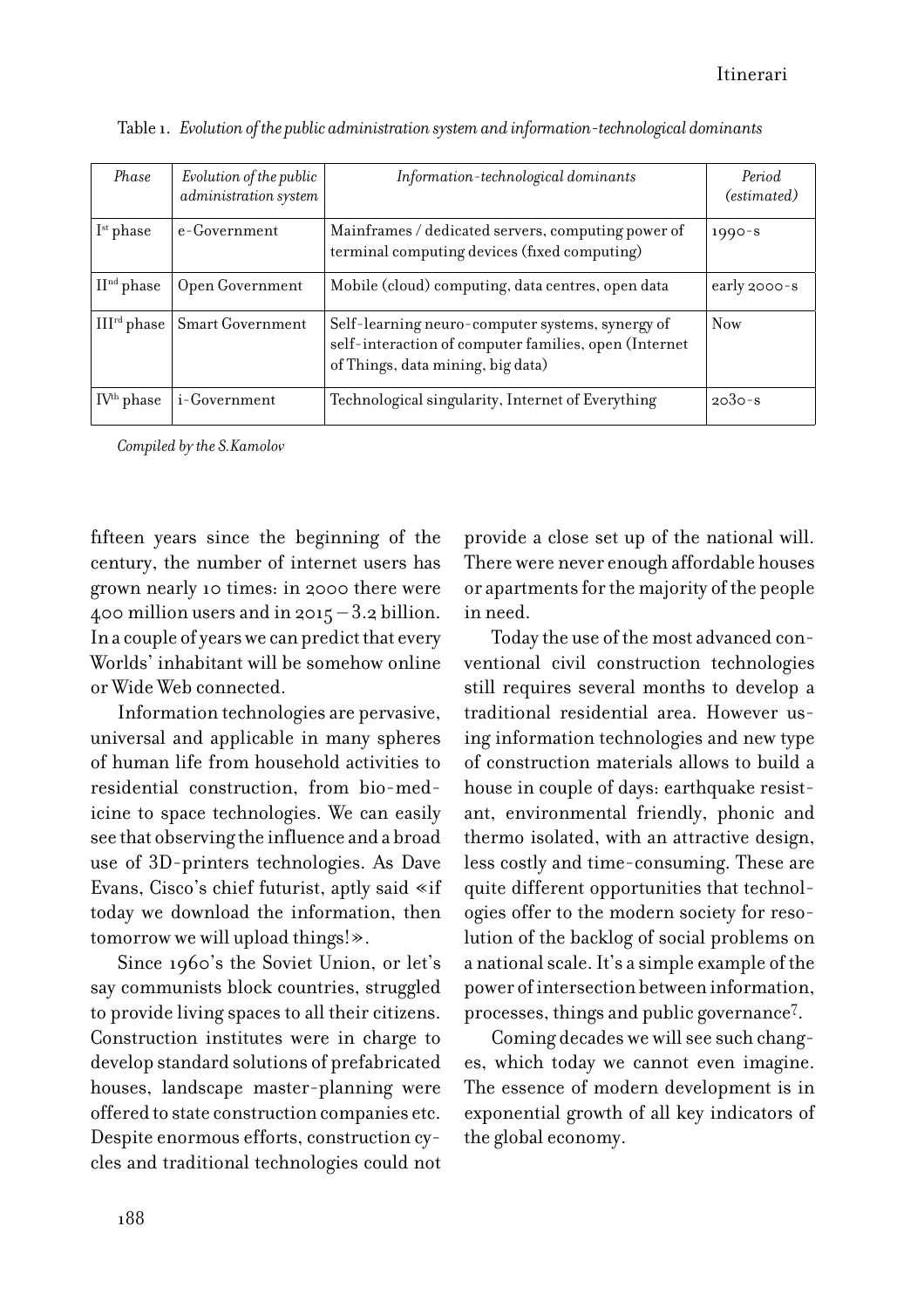The most drastic changes will occur in the process of digitalization of society, particularly at the junction of human and robotic activities. Ray Kurzweil, the famous American futurist and forecaster, has been studying for decades the issues of future technological scenarios<sup>8</sup>. In 1990 he predicted that a computer would win over a man in chess until 1998. And in 1996 the IBM's supercomputer Deep Blue won against world chess champion Garry Kasparov9. Kurzweil predictions have showed the historical accuracy over 85%.

Kurzweil pictures the world evolution as follows:

- by 2020 robots will be physically more sophisticated than people;

- by 2032 robots will reach intellectual superiority compared to men; they will massively start to repair themselves;

- from 2035 in certain occupations (eg, secretaries, credit analysts, drivers of public transport) robots will completely replace the humans;

- in 2045 the world will come to technological singularity (all people, machines and gadgets will be on-line, powered up by an artificial intellect;

- by 2099 robots will be granted with the rights equal to humans.

Notably over the past 30 years the basic model of public governance has been actively evolving benefiting from revolutionary development of technologies, passing two stages and entered to the third one:

I-st phase: Electronic government (e-government)

II-nd phase: Open Government

III-rd phase: Smart Government

The logic of evolutionary development of format and content of interaction between the state and citizens is universal for any country. When building up two historical lines of evolution of technology and model of public management, we see that their dynamics match in phases and show substantial correlation as shown in Table 1.

Is the smart digital government era at the final stage of its development? No. We anticipate that self-learning neuro-computer systems will be extensively applied in public (governmental) information systems in order to better predict and respond to individual needs of consumers of public services. After achieving the goal «transparent standard public services for everyone», the public authorities will be able to move the next stage «personalised public services for everyone». Mobile e-solutions will allow any citizen to receive public services regardless of geographical position, authorization and authentication will be done based on most advanced technologies of anthropological data.

New technological dimensions of public administration demand on the one hand rethinking of the traditional governance model: based on hierarchy, off-lined mostly, paper legal documents flow, lacking knowledge transfer. On the other, we have to make sure that entering into new digital age, human being will not become rare analogue (off-line) species and our individual interests are protected.

Let us explore the types of "pitfalls" related to digitalization of the public administration.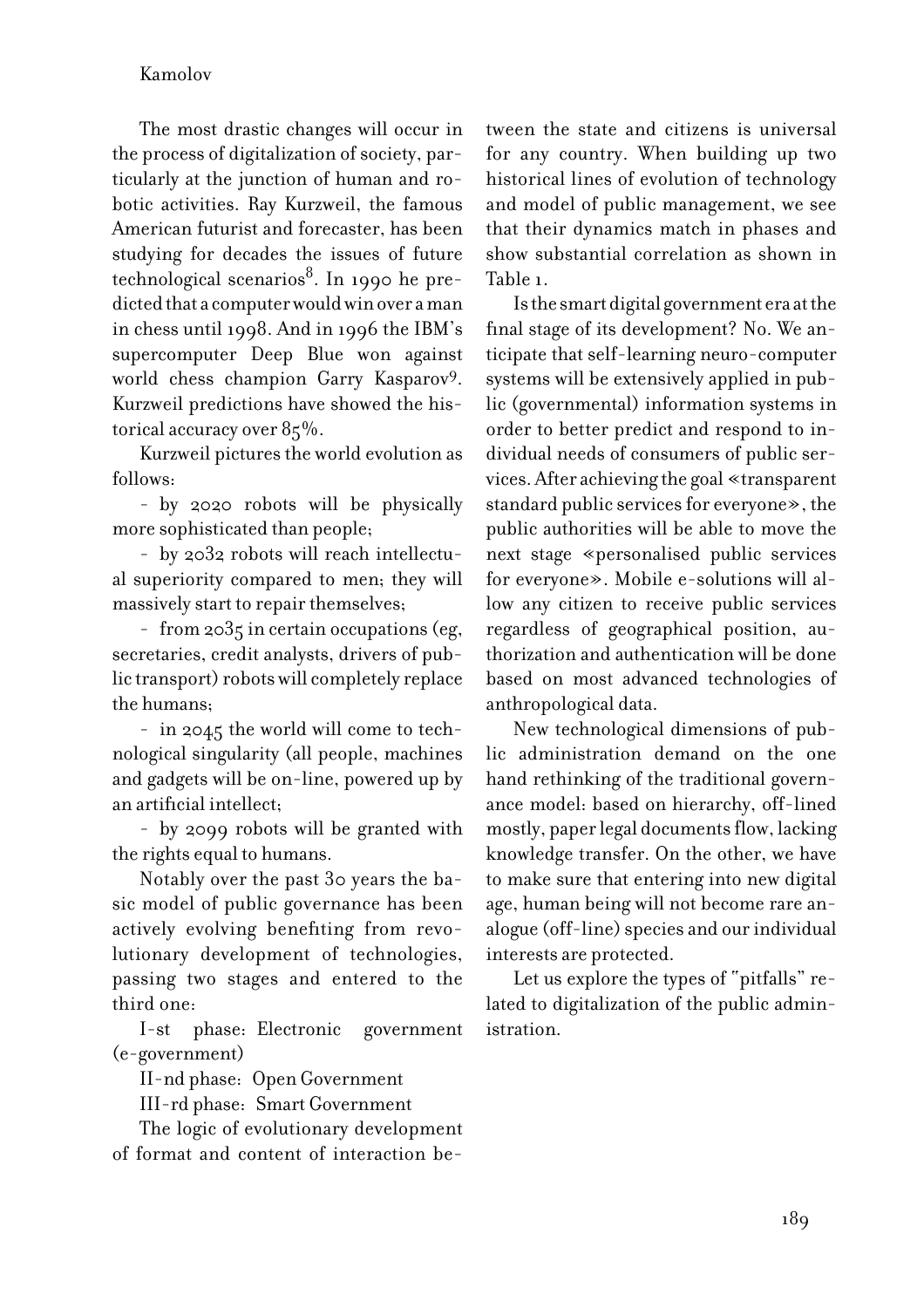4.2. *Risks and challenges of the digitalization of public administration*

4.2.1. *When means seek to substitute the goals*

If someone would buy a car in France back in 2000-s, this person would not spent any single minute for its registration. There was rule in place that the seller should notify the appropriate authorities of the change of the owner. The main reason why the state (regional authorities) has been registering a car is fiscal collection purposes. Therefore, the seller has always been motivated to change the registration accordingly to avoid paying taxes further on after the car sale. When you'd decided to sell the car, it would have took you some 10-15 minutes to do the necessary changes in the register. Again this action is not tied up with law-enforcement institutions; it is a matter of fiscal authorities of the region that collects the related taxes.

We believe – at that time it was not the result of "electronic government" put in place. But it was surely the result of high degree of comprehension of the subject, purpose and format of interaction between the state and the citizen.

This is the key question. It comes before the digitalization of the public administration. Every official must ask him – or herself and clearly understand the answer to the question: why we should implement information technologies? As aptly noted Jean Baudrillard: «When things, signs, actions are exempt from their ideas, we can embark on the path of the infinite self-reproduction»10. That's how begins the computerization for the sake of computerization, when the process becomes more

important than the result. Then passed the stage when reporting become a higher priority in comparison with the real resolution of the citizens' issues. After that virtual reality, triumphantly enters into the relations between state and citizen, when the picture on the official website, accountability, mastered budgets – all indicate a tremendous volume of work but real degree of the citizens satisfaction is not confirmed by official statistics. Any digitalization should take place only on the basis of better service to the citizens needs.

Thus we are loosing the citizen as the primer beneficiary of the information-technology based public governance. This is the first digital trap.

# 4.2.2. *Standardization suppresses individual needs*

The methodological base of the automation and digitalization could be focused on typology of governance processes, particularly of the public services. Digitalization requires elaboration and adoption of a large number of standards and regulated procedures. Standardization should play a significant role for a mathematical development of government systems and infrastructure.

Obviously, to avoid a paradoxical effect - reducing the flexibility of the control systems when implementing the e-Government tools, it is important to include in the terms of reference for the development of software and hardware systems a considerable scope for customization (adaptation, individualization) of virtual spaces joining the government and the citizens, especially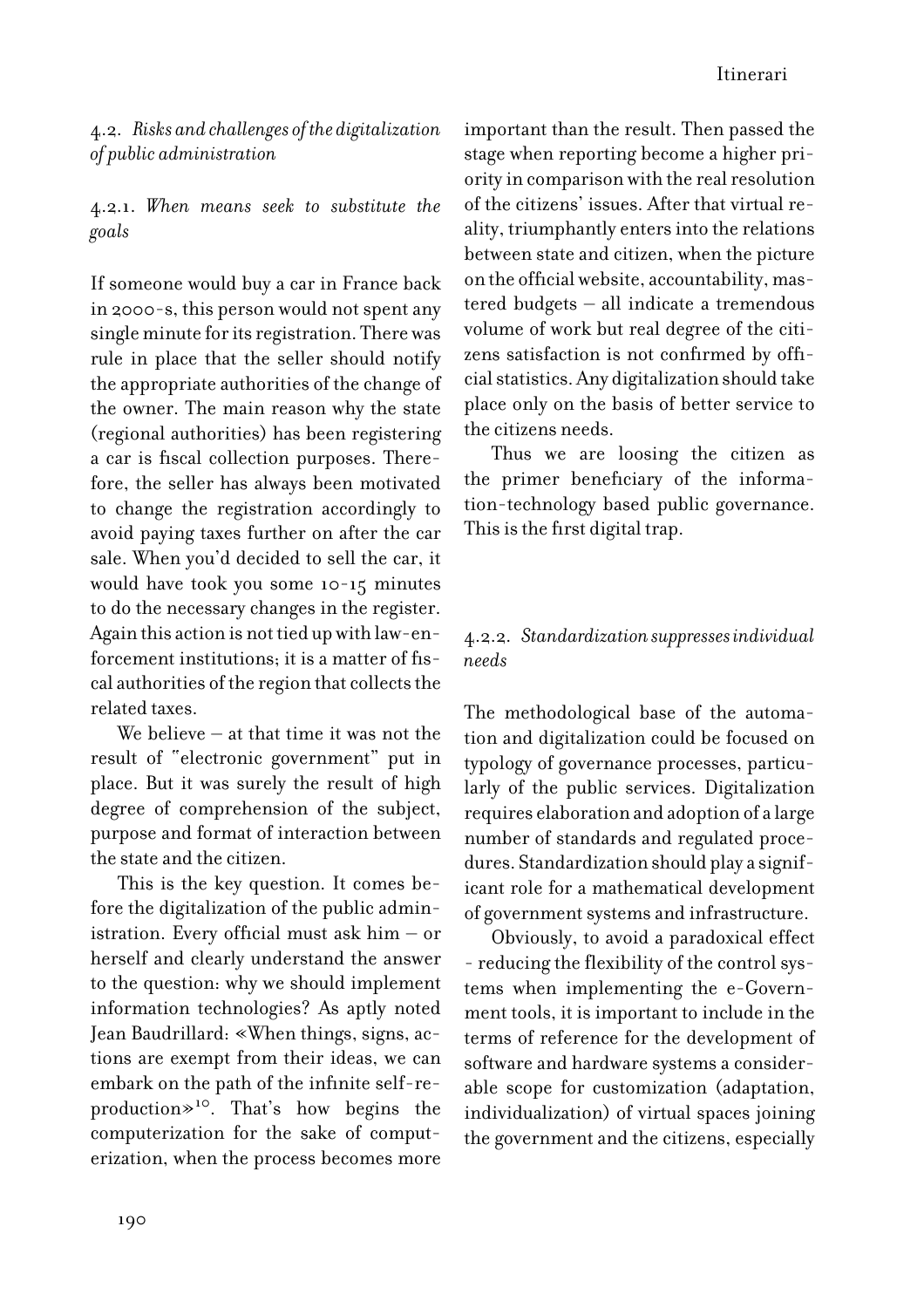within the framework of the public services platforms.

Standardisation and unification of public services contradict to the natural need of a person to be individually treated and considered. Public administration should foresee such requirements and adopt its management information systems accordingly.

# 4.2.3. *Virtual presence and existential detachment*

Paradoxically, but the implementation of information and communication technologies in public administration can create a breach between an official/public manager and a citizens. This risk arises when the virtual receptionists and receptions, twitter accounts, digital social media, PR-managers become major intermediaries, means of communication with the citizens, especially at the municipal level. It creates a wide layer of digital bureaucracy (!), impersonal and cold as the monitor light. How citizens are reaching the authorities or could be heard in such cases?

Virtual receptions hardly provide for the public authorities to be closer to the citizens. The goal is to create such computerized systems of control that would prevent the "falling out" of a citizen from the *online* mode to the *offline* mode when dealing with the public administration. A good example of this methodological gap is the mechanism of pre-trial (extrajudicial) treatment of complaints in the process of obtaining public services. For example in Russia the framework is provided by Article 5 of the Federal Law № 210-FZ dated on 27.07.2010

referring *On the organization of public and municipal services*11. When services are available online, the resolution of complaints is carried out in offline mode. Citizens have to be physically present to solve issues raised in virtual space. It slows down and "hides" the procedures of solving the citizens' requests. Moreover the process is reducing the control over the system bureaucracy.

#### 4.2.4. *Cyber threats to the governance systems*

Obviously the large-scale use of information technologies in public administration requires the development and maintenance of redundant working conditions, an offline mode, software and hardware management platforms and backup systems. Implementation of such decisions mean tangible spending in terms of time and financial resources. It might be so expensive this process that it can significantly reduce the positive overall effects from the introduction of such information technologies. At the same time, the state is obliged to create independent and secure control systems. That adds up more budget requirements. However, the information stored in the governmental information systems is so critical that one can hardly dispute the necessity to create such protection against hybrid offensive information and hacking campaigns.

There is another aspect of the digital age – the need for legal regulation of the events, attitudes and actions arising in the virtual space. Specialists in the cyber law will be highly demanded in the near future. In the mean time the importance of the cyber law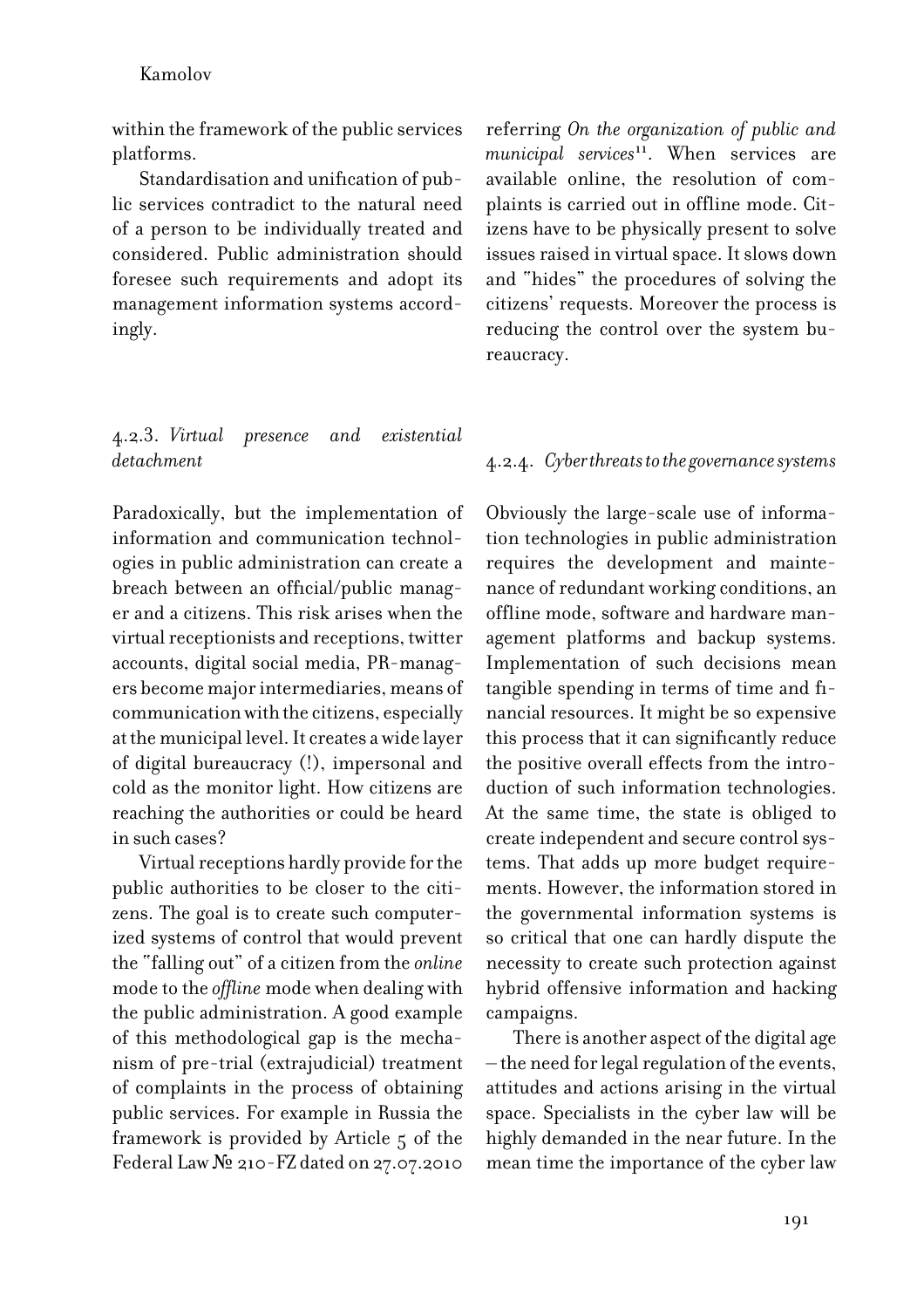for the business community is already well recognised. Yet it seems that some public administrations still underestimate the forthcoming importance of the cyber law.

Another challenge for the cyber law comes from the forthcoming massive household use of 3D-printers. People will be able to transform their needs into tangible objects, footwear, devices and even food. It improves quality of life. However wider opportunities to download things will become available also for those who pursue criminal and anti-social values. We can anticipate attempts to use cyber channels for trade downloadable 3D-printed weapons, dangerous chemicals. Law enforcement role of government in the future is both critical and extremely knowledge-intense.

# 4.3. *The new labour market structure*

As a normal consequence of digitalization and robotization some professions will disappear and other professions will be born. We believe that one of the ways to understand which professions are disappearing is to assess the degree of its standardization, its *standardability*. More you can rigidly standardize and regulate a profession, easier and faster it is to replace the human by a robot. Among disappearing professionals could be loan officers, taxi drivers, secretaries, administrators, retail sellers etc.

We can certainly presume that some public administration functions will be also robotized. For instance road surveillance officers will be replaced by flying drones, traffic accidents will be settled automatically by robotized patrols, citizens' vehicles equipped with high intelligent systems will

immediately "confess" accurate GPS-coordinates, trajectory followed before the accident, humans identification tags, accurate panoramic pictures and so on.

# 5. *The outlook of the future public governance*

# 5.1. *New dimensions of the fight against corruption*

Standardization bashes the subjectivity of the decision-making process. It localizes the genesis of the corruption, because it limits subjectivity in every day public decision-making to zero. Furthermore, the robotic systems are impossible to corrupt in a traditional sense of the matter. From this perspective, digitization of the public administration is an absolute social good. Of course the corruption in this case will shift to those structures where access control and monitoring is taking place. But that is exactly what we call localization of corruption.

# 5.2. *Ensuring the continuity of knowledge*

Normally a reform has been delayed by political realities which did not kept a pace with administrative development. The mission of any state relies on the interaction between cultural, ethnic and economic forces. The potential of accelerated development is based on cohesion, stability, national agreement on goals and objectives in political sphere, decentralization or disperse of public functions. At the level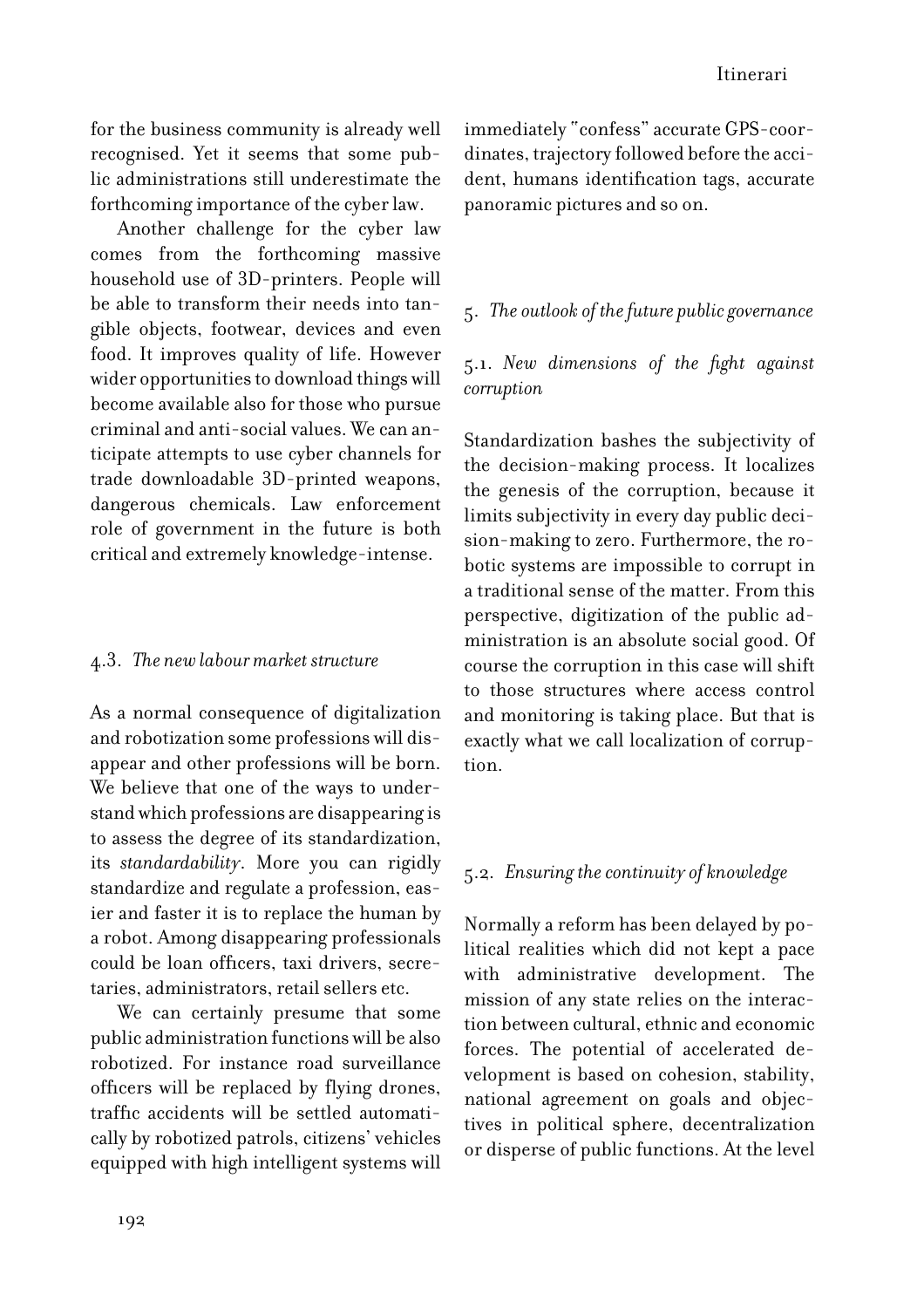of public administration information technologies or better said digitalization should help to avoid the disruption in continuity of accumulated knowledge and experience to govern properly. Moreover it allows public officers to access to historical data and carry on the long-term tasks without interruption. It provides consistency.

For example, the implementation of solution to create a new generation of aircrafts on the national level may require a decade or even more. It is obvious that within that period many governmental teams of public managers may change. However the national goal must be achieved steadily, in accordance with a specific timetable. Digital databases and knowledge are the instruments which could facilitate the transfer of experience between different generations of public managers.

# 5.3. *New technologies as a public good*

A new era of machines will completely overturn our understanding of labour productivity, but not only. It will feed the opportunity to produce enough foods and goods for all mankind. Robotization allows any human being to satisfy, at least, all the basic needs. Everybody should understand that this digital era represents an opportunity to create socially secured countries, and in fact to build societies of the future without signs of poverty.

Meanwhile, information technologies are education oriented. Many people could have access to the quality education. Again, this is an opportunity to create an enlightened society.

### 6. *Results of the study*

Reviewing the perimeter of the topics covered by the present paper, we can say that the phase of smart (digital) Government is not at the final stage of the public administration system development. The states and their governmental acts will continue to float on the wave of information technology progress. We have seen that the next, fourth phase will occur within 10-15 years and will be by nature a driver to satisfaction of individual needs of every citizen. We may call it "personal Government" or "I-Government".

# *Conclusion*

The pace of changes, performance and efficiency of the new public administration system will be determined by the ability of the current generation of public leaders and executives to look beyond their own experience. We believe that this issue should be the most important quality of any modern public servant.

The governments will be forced to prepare themselves for this new reality. Our general observation is that the countries around the globe have already different level of readiness to digitally govern. Very simple but illustrative example – search query of the word "future" on the website of the Ministry of Labour and Social Protection of the Russian Federation shows 232 connection links, when in the meantime US Department of Labour official webpage, at the same query released 640 references. It might give an idea for respective public